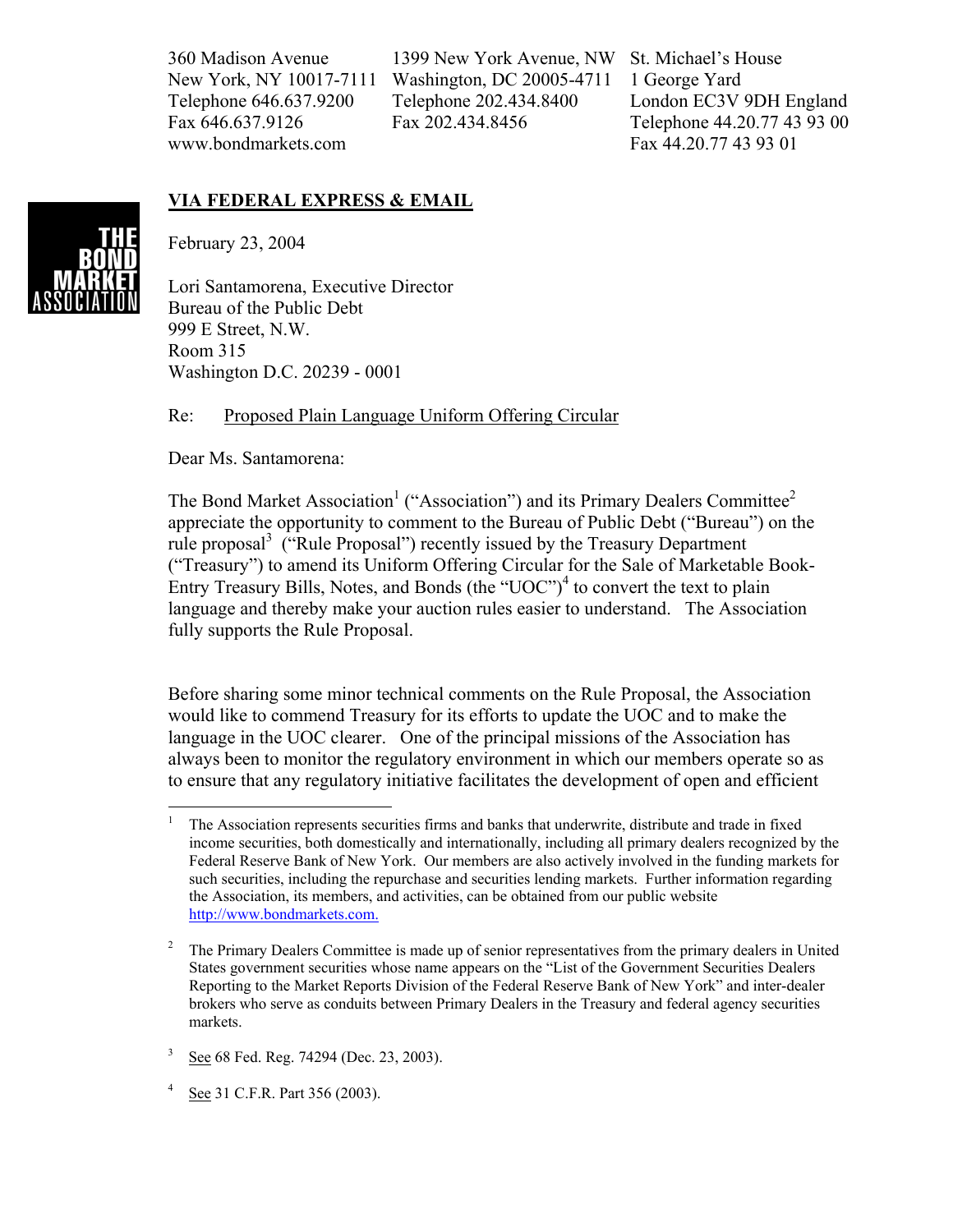markets. We believe that the Rule Proposal would help promote greater efficiency in Treasury auctions by making the rights and obligations of auction participants and other investors in Treasury securities clearer. Equally important is the fact that the new UOC would allow Treasury to fulfill its obligations under Executive Order 12866,<sup>5</sup> which requires all federal agencies to write rules and regulations that are simple and easy to understand. The Rule Proposal is also consistent with other recent efforts by Treasury to streamline and simplify dealer participation in the auction process such as the introduction of new auction systems and recent modifications to the net long position ("NLP") reporting requirements. By converting the UOC to plain language, Treasury is simply taking another important step towards enhancing the auction process for dealers by essentially making it simpler to comply with its rules.

We thus view the Rule Proposal as being fully consistent with Treasury's broader obligation to ensure that the rules and regulations governing its auctions are clear, unambiguous and up to date. As we have emphasized in the past:

"[e]ffective regulation of the bond markets . . . depends on promulgation of new rules and standards on a prospective basis, in a clear and widely disseminated form. Dealers and investors must have an unambiguous, advance understanding of the 'rulebook' governing their capital commitment to the bond markets."6

The Rule Proposal clearly meets these broad objectives. For instance, the proposed UOC has taken on a true plain language document appearance and feel by referencing to each section of the UOC as a question such as in section 356.25 "How does the settlement process work?" These and other changes have made the UOC more readable and thus more quickly grasped by potential investors and bidders. More importantly, the proposed new plain language UOC represents a substantial improvement over the previous UOC as it provides much needed clarity for dealers and other auction participants in a number of important areas.

For instance, Section 356.11 has been rewritten in a manner that more clearly acknowledges that in contingency situations, such as a power outage, bidders may submit bids by telephone if they are submitted prior to the relevant bidding deadline. The various new charts that are included in the proposed UOC are another example of how the Rule Proposal would help investors more easily grasp the rules governing the sale of marketable book-entry Treasury bills, notes and bonds. The proposed UOC contains an NLP chart that describes in simple terms the obligations of dealers under that section of the UOC. Specifically, the table in Section 356.13 offers a much clearer explanation of when a bidder must report an NLP. This table improves upon the previous UOC because it acknowledges that a bidder whose combined bids and NLP is below the reporting

 $\frac{1}{5}$  See 58 Fed. Reg. 190 (October 4, 1993); Section 1 Part 12 ("Each agency shall draft its regulations to be simple and easy to understand, with the goal of minimizing the potential for uncertainty and litigation arising from such uncertainty.")

<sup>6</sup> See Bond Markets 2000: A Conceptual Framework for Efficient Regulation of the Fixed Income Markets, at 1 (available at www.bondmarkets.com).